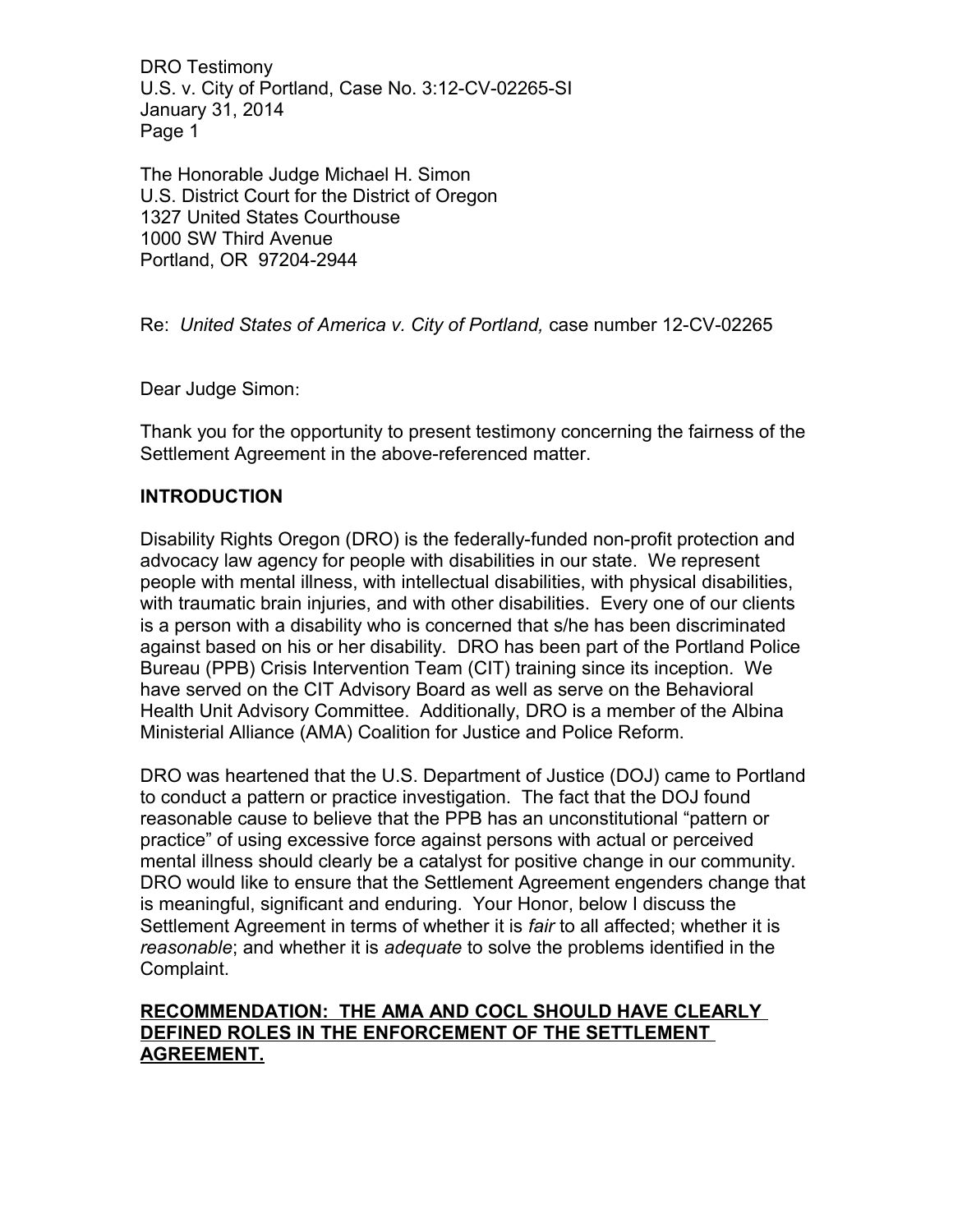Overall, the Settlement Agreement is designed to improve the behavior of the Portland Police Bureau (PPB) officers so that they do not use unconstitutionally excessive force against people with or perceived with mental illness. The agreement is only enforceable by the parties (para. 5). The parties are the U.S. Department of Justice, the City of Portland, and the Portland Police Association (PPA).

This is not adequate because it leaves out the community—which had enhanced amicus status in the settlement negotiations and the Settlement Agreement through the AMA. The AMA should be considered a party for purposes of enforcement because they are a critical voice of the community. An identified problem in the US DOJ investigation is a lack of trust between the community and the Portland Police Bureau. Allowing the community a voice through AMA would help engender trust and pave the way for full enforceability.

A newly created Community Oversight Advisory Board (COAB) is comprised of 20 members of the community (para. 142). The COAB has several functions, including to independently assess the implementation of this Settlement Agreement (para. 141(a)). There is, however, no authority given to the COAB to mete out consequences in the instance that the PPB is out of compliance. The COAB is set up to review information and to provide recommendations (para.146). The COAB does not have an enforcement role.

Although it is clear that the new position of Compliance Officer/Community Liaison (COCL) is to whom the COAB reports, it is not clear what authority the COCL has. S/he can "make recommendations to the City regarding measures necessary to ensure full and timely implementation of this Agreement" (para161). The COCL (para. 160) is created to oversee implementation of the Agreement, but has no power before the federal court when recommending changes (para. 164). The Settlement Agreement should give the COCL authority before the federal court to enforce the Settlement Agreement.

Overall, if PPB is clearly out of compliance with the Settlement Agreement according to the community, what is the remedy for the community? Who can assure that it is enforced and that there are consequences? The AMA should be considered a party for purposes of enforcement and the COCL should also have authority before the federal court to address this concern. Additionally, the US DOJ should maintain a presence in Portland to ensure that the Settlement Agreement is complied with and enforced.

The following is commentary on some of the sections of the Settlement Agreement in terms of their fairness, reasonableness and adequacy. It is addressed in the order in which the subjects appear in the Settlement Agreement.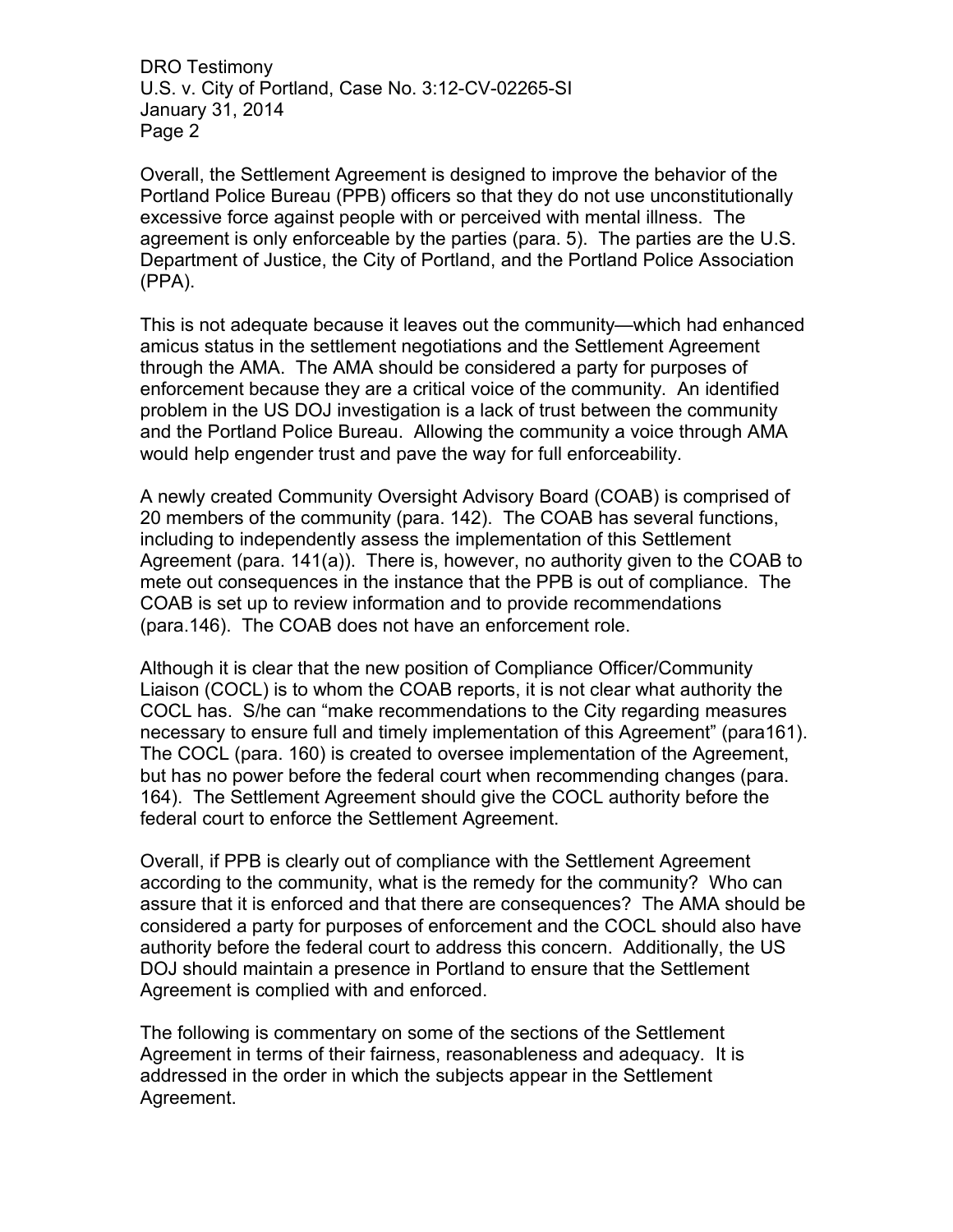## **RECOMMENDATION: THE JUDGE SHOULD ENSURE THAT THE PPB UNDERSTANDS AND IS FULLY FOLLOWING THE USE OF FORCE POLICY AS SET OUT IN THE SETTLEMENT AGREEMENT.**

The Portland Police Bureau (PPB) "shall attempt to avoid or minimize the use of force against individuals in perceived behavioral or mental health crisis, or those with mental illness and direct such individuals to the appropriate services where possible" (sec. III, page 16). It requires that PPB use disengagement and deescalation techniques when possible (para. 67(a)). The use of force shall be deescalated to a level calculated to maintain control with the least amount of appropriate force as resistance decreases (para. 67(d)). Further, PPB expects officers to develop and display, over the course of their practice of law enforcement, the skills and abilities that allow them to regularly resolve confrontations without resorting to force or the least amount of appropriate force (para. 66(a)). The Settlement Agreement provides a protocol for minimal or no use of force, for de-escalation and disengagement. The language for use of force is reasonable.

In order for the Settlement Agreement language to improve PPB's use of force policies, it must be codified in the PPB Directives. Therefore, the language in the Settlement Agreement must be unambiguous and clear. Also, PPB needs to be instructed that they must adopt all rather than some of the use of force policy as set out in the Settlement Agreement. In contrast, in the PPB's recently revised Use of Force policy, there is no language about not resorting to force at all as there is in the Settlement Agreement (*See* Directive 1010.00 December 2013). The Directive includes the less restrictive Constitutional Force Standard as a stand alone paragraph without indicating that the PPB standard is more stringent (Directive 1010.00, para. 2.2). Later, the Directive indicates that, "Members should be aware the Bureau's force policy is more restrictive than the constitutional standard and state law" (Directive 1010.00, para. 4.10) This PPB Directive should be squared up with the language of the Settlement Agreement. The PPB Directive is less restrictive in terms of the use of force. The Settlement Agreement is inadequate if it allows the PPB to draft new Use of Force Directive that does not comply with the terms of the Settlement Agreement. Your Honor or some other entity should direct the PPB to re-draft its Use of Force Directive to comport with the Settlement Agreement.

The Settlement Agreement discusses consequences to violating the use of force policies. "Objectively unreasonable uses of force shall result in corrective action and/or discipline, up to and including termination" (Para 67(d)). This is a strong provision in the Settlement Agreement that to be adequate must be enforceable.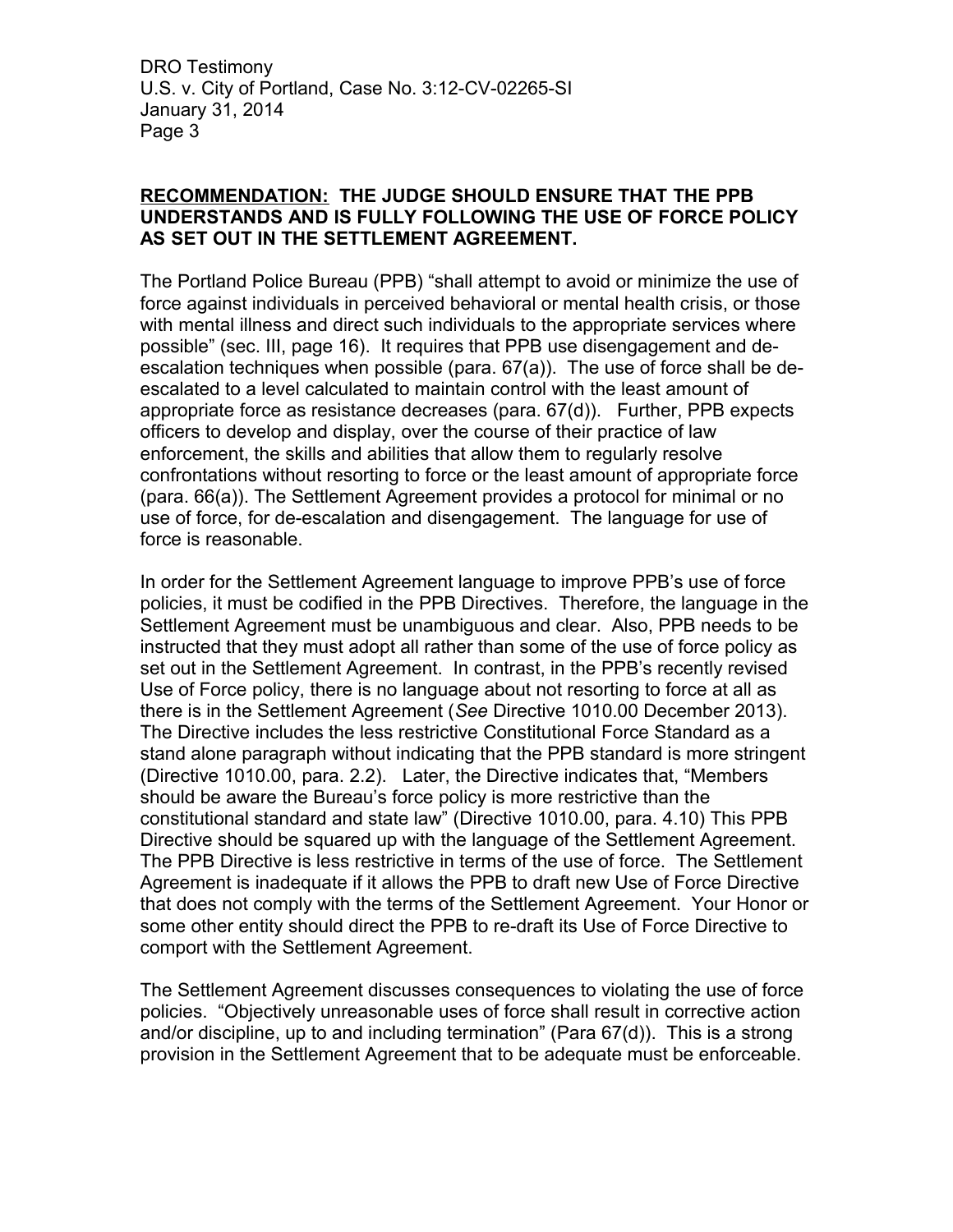## **RECOMMENDATION: THE ELECTRONIC CONTROL WEAPONS POLICY SHOULD NOT ALLOW THREE CONSECUTIVE CYCLES BECAUSE IT MAY INCREASE THE RISK OF SERIOUS INJURIES AND DEATH; THE ECW POLICY SHOULD NOT ALLOW GAPING EXCEPTIONS.**

This section should be strengthened to more clearly protect people with mental illness or with perceived mental illness as well as others who are subject to ECW (Taser) use.

• Three ECW cycles (allowed in Settlement Agreement, para. 68(1)(f)) is too many for human health and safety.

According to the 2011 Electronic Control Weapon Guidelines (A Joint Project of: Police Executive Research Forum and Community Oriented Policing Services with US Department of Justice). The 2011 Electronic Control Weapon Guidelines state:

## **Medical Considerations: Repeated or multiple applications may increase risk of death**

It is important to recognize that ECWs have been cited by medical authorities as a cause of, or contributing factor in, some deaths.<sup>[1](#page-3-0)</sup> A number of factors appear to be associated with fatal and other serious outcomes. These factors include how the ECW was used and the physical or medical condition of the subject who received an ECW application. Indeed, in July 2010 the American Academy of Emergency Medicine issued a Clinical Practice Statement advising physicians that they should consider additional evaluation and treatment for individuals who experienced an ECW application longer than 15 seconds (Vilke et al. 2010).

Although causation factors are not clear, the most common factors that appear to be associated with fatal and other serious outcomes include 1) repeated and multiple applications, 2) cycling time that exceeds 15 seconds in duration, whether the time is consecutive or cumulative, and 3) simultaneous applications by more than one ECW. **Officers must be trained to understand that repeated applications and continuous cycling of ECWs may**

<span id="page-3-0"></span><sup>&</sup>lt;sup>1</sup> See amnesty International 2008b, which details more than 35 such cases based on autopsy reports.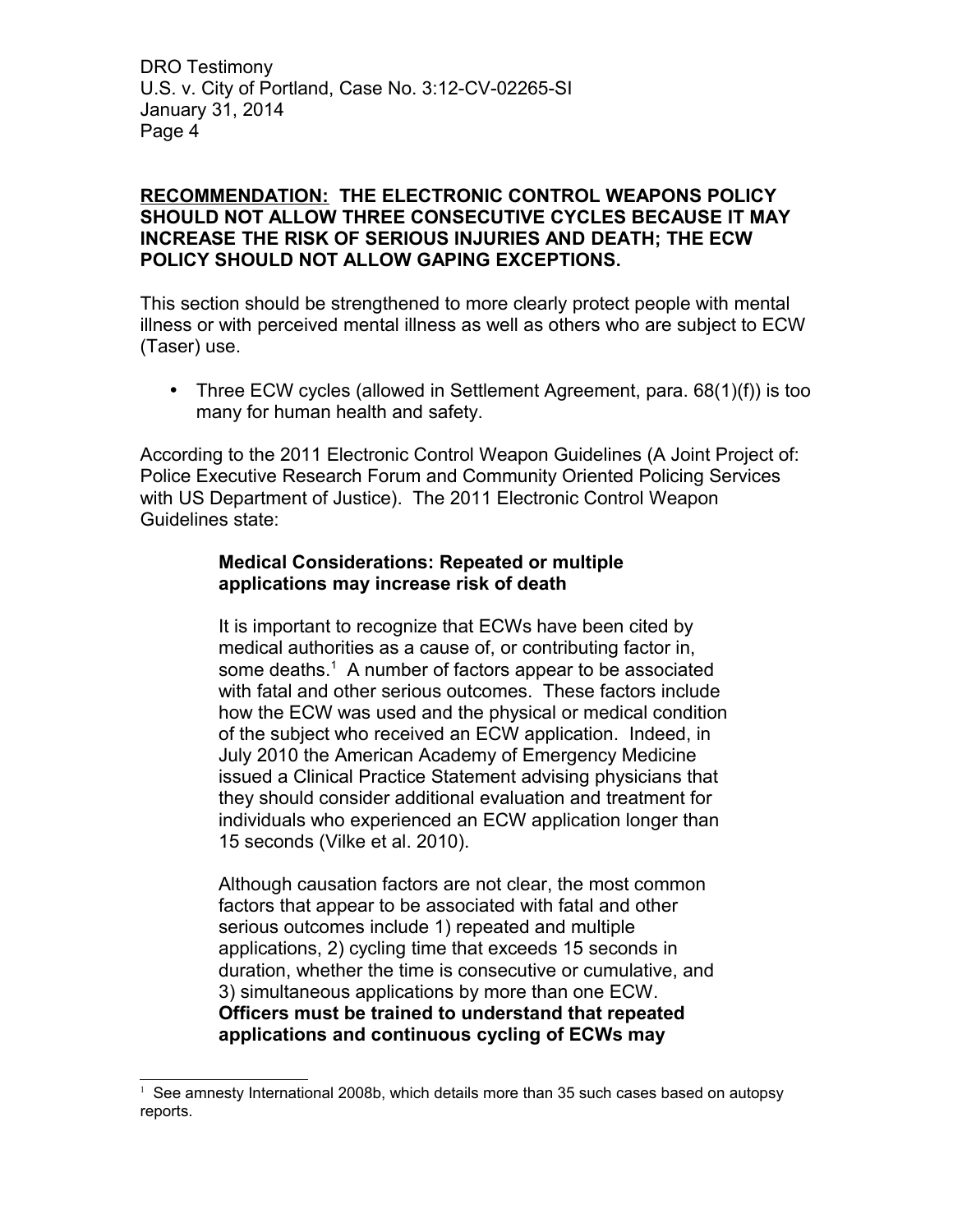#### **increase the risk of death or serious injury and should be avoided.**

Given the medical risks, officers should not be allowed to deploy three cycles of ECWs (*See* para.68(1)(f)). The Settlement Agreement defines more than two uses as a "serious use of force" (para. 58(7)).

- For an individual who may be Tasered, a verbal warning is critical. This offers the possibility that an individual is not Tasered because s/he complies with the police officer. Issuing a verbal warning should be the standard. Having an exception clause, "[u]nless it would present a danger to the officer or others" (para. 68(b)) unnecessarily and significantly waters down the warning requirement. The rule should require a warning. Officers should be allowed to present good cause for not using the warning.
- The rule that Tasers are prohibited from use on people in a mental health crisis is significantly weakened by the exception. It states that Tasers can be used on people in a mental health crisis "in exigent circumstances, and then only to avoid the use of a higher level of force" (para. 68-a). There should be a set rule. PPB officers can show they had good cause in exceptional circumstances if they use a Taser on a person in a mental health crisis.

The DOJ Letter of Findings states, "It is not surprising to us, then, that officers are using ECWs excessively and inappropriately, given the state of confusion amongst those responsible for reviewing uses of force" (page 16). The Settlement Agreement has many exceptions to Taser use policy. It, therefore, does not tighten up Taser policy sufficiently because an officer may be complying with the rule or with the exception. These Taser rules need to not have big loopholes—our community member's lives are in the balance. The Taser rules are inadequate to protect Portland citizens.

## **RECOMMENDATION: IN ASPIRING TO AVOID UNCONSTITUTIONAL EXCESSIVE USE OF FORCE, THE PPB SHOULD USE TRAINERS WHO HAVE NO DISCIPLINARY HISTORY OF USING EXCESSIVE FORCE.**

PPB should ensure that officers who are selected to be trainers do not have a history of using excessive force. The Settlement Agreement is unreasonably lax in accepting officers who are not suited to be trainers. It states, "The trainer selection guidelines shall prohibit the selection of officers who have been subject to disciplinary action based upon the use of force or mistreatment of people with mental illness within the three (3) preceding years, or twice in the preceding five (5) years, and will take into account if a civil judgment has been rendered against the City in the last five (5) years based on the officers use of force" (para. 83).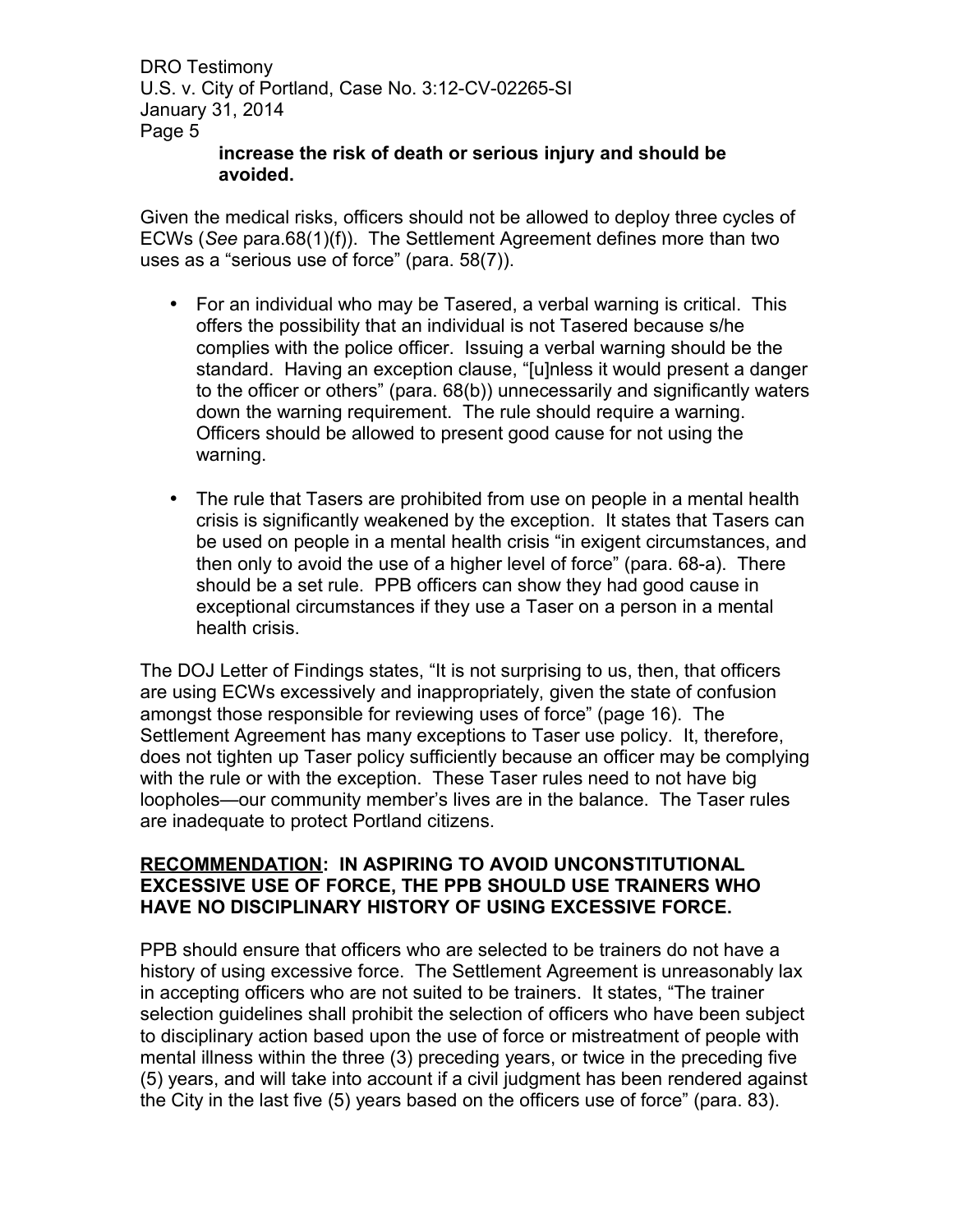Clearly, there are many Portland Police Bureau officers who have no history of using excessive force—they should be the trainers. The Settlement Agreement should state, "The trainer selection guidelines shall prohibit the selection of officers who have been subject to disciplinary action based upon the use of force or mistreatment of people with mental illness." It decreases community trust when an individual in the community has been the victim of excessive force by a specific Officer who is then the trainer to other PPB officers on appropriate use of force.

#### **RECOMMENDATION: ENHANCED CRISIS INTERVENTION TRAINING IS A KEY COMPONENT; THE COMMUNITY SHOULD HAVE A ROLE IN SHAPING, PARTICIPATING IN AND EVALUATING THIS TRAINING.**

DRO has been a member of the Addictions and Behavioral Health Unit (BHU) Advisory Committee (BHU). This committee has taken seriously its task of improving training for Enhanced Crisis Intervention Teams (ECIT). Community members, particularly those who have insight from interacting with the PPB officers, should be allowed to partake in the planning stages all the way through participating in the training. Thus far, community members have not been allowed to participate with this BHU Advisory Committee. It provides a lot more transparency to allow the community to participate—in some meaningful way with the BHU Advisory Committee. This could include reviewing curriculum and making suggestions for change; participating in the training, for example, in the role-play scenarios, and evaluating the training afterwards for improvement.

We observed a one week long ECIT training and found that minimal force and de-escalation were emphasized. There was one panel for consumers of mental health services and one for family members of mental health services. These were effective. Given that the topic is interacting with people with mental health concerns and other disabilities, it makes sense for there to be more opportunity during the training for members of the PPB to interact with people with mental health concerns and other disabilities. Having people with mental health concerns in the role-play scenarios could help break down barriers. At the training we observed, there were no people with mental illness included in the role-play scenarios. Also, encouraging input from the community at all stages of the training is fair, reasonable and adequate. This should be part of the Settlement Agreement because not only does it go to establishing trust between the community and PPB, but it allows for the most critical information to be obtained.

DRO supports the training concepts stated in the Settlement Agreement, including: increase the use of role-playing including use of force decisions in interactions with people who have or are perceived to have mental illness;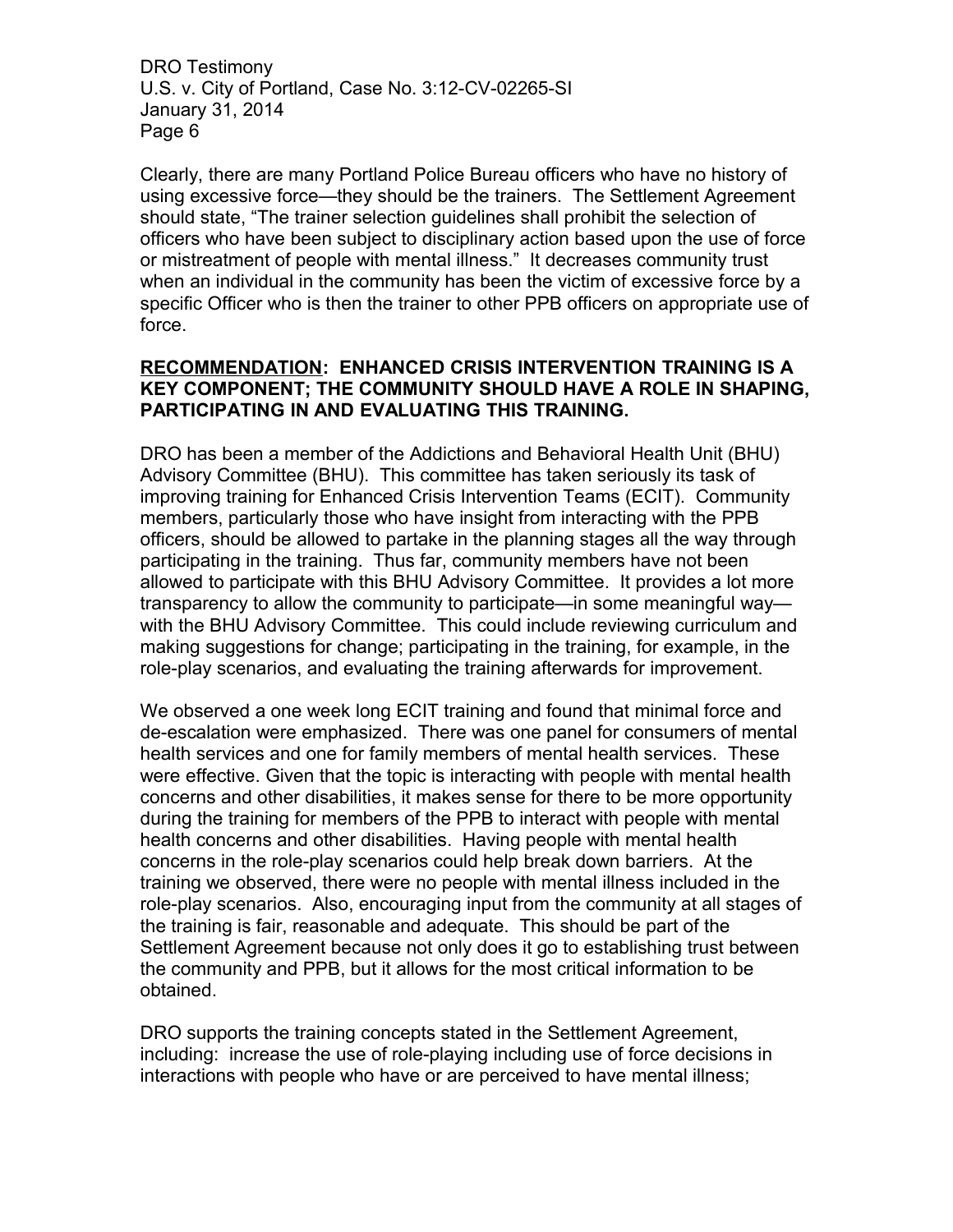emphasize de-escalation techniques, when appropriate, that encourage officers to make arrests without using force; provide training regarding an officer's duty to procure medical care; continue to train on proactive problem solving and to use, when appropriate, disengagement, waiting out a subject, requesting specialized units, including CIT officers and mental health professionals (para. 84). Also, shifting to person-centered language and removing the label "mentals" is progress (para.(a)(vi)).

#### **RECOMMENDATION: IN ASPIRING TO AVOID UNCONSTITUTIONAL EXCESSIVE USE OF FORCE, THE PPB SHOULD USE TRAINERS FOR ITS MOBILE CRISIS PREVENTION TEAM WHO HAVE NO DISCIPLINARY HISTORY OF USING EXCESSIVE FORCE.**

Again, the PPB should find participants for the mobile crisis prevention team who have not been subject to discipline based upon use of force or mistreatment of people with mental illness. Currently, the Settlement Agreement states, "No officers may participate in MCPT if they have been subject to disciplinary action based upon use of force or mistreatment of people with mental illness within the three years preceding the start of MCPT service, or during MCPT service" (para. 108). This should read, "No officers may participate in MCPT if they have been subject to disciplinary action based upon use of force or mistreatment of people with mental illness." This is fair and reasonable, given that people who are being served by the mobile crisis team should not have to interact with an officer who has a disciplinary record due to use of force or mistreatment of people with mental illness.

### **RECOMMENDATION: THE JUDGE AND/ OR THE DOJ SHOULD ASSIST IN SETTING OUT THE COMPONENTS TO ALLOW A MEANINGUL INDEPENDENT INVESTIGATION BY IPR BECAUSE THE SYSTEM IS BROKEN WITH POLICE INVESTIGATING POLICE.**

The Settlement Agreement states, "Currently, both IPR (Independent Police Review) and PPB 's PSD (Professional Standards Division) have authority to conduct administrative investigations, provided that IPR interview of PPB Officers must only be conducted jointly with IA (Internal Affairs Unit of PPB's Professional Standards Division). Within 120 days of the Effective Date, the City will develop and implement a plan to reduce time and effort consumed in the redundant interview of witnesses by both IPR and IA, and enable *meaningful independent investigation by IPR*, when IPR determines such independent investigation is necessary" (para. 128; Emphasis added to the original). IA is part of PPB; IPR is not. In order to be independent, IPR needs to conduct its investigation separate from IA. Otherwise, it is unfair and unreasonable and inadequate as it is police investigating police.